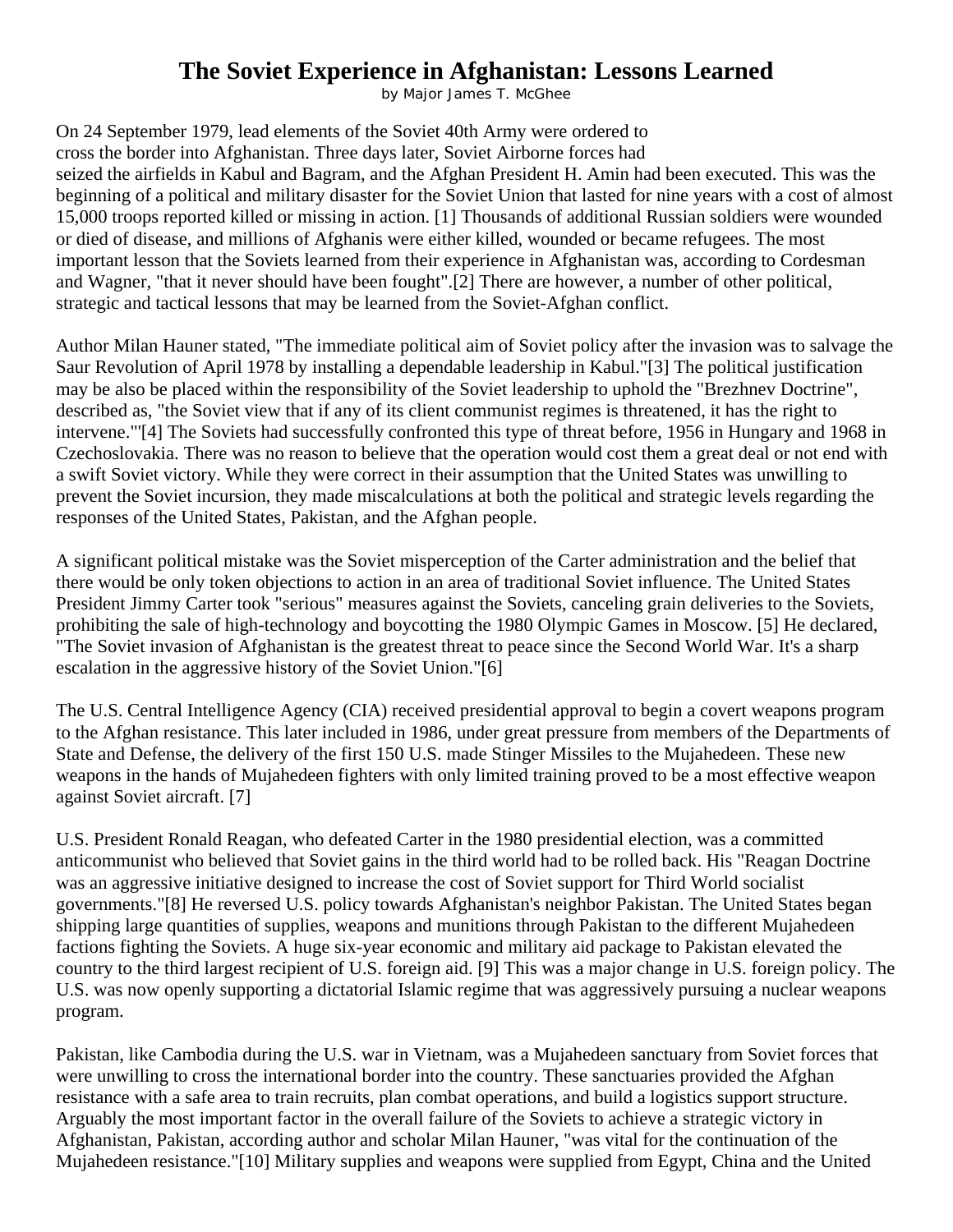States with additional funding coming from Islamic countries such as Saudi Arabia. The U.S. Central Intelligence Agency (CIA) coordinated with Pakistan's Inter-Services Intelligence Directorate (ISI) to distribute aid to the resistance. Soviet style weapons such as AK-47 rifles and SA-7 anti-aircraft missiles were delivered, as these "Soviet" weapons were similar to those captured from the Russians and could not be directly traced back to the United States. [11] Eventually, more sophisticated weaponry and equipment such as Stinger missiles, advanced communications equipment, and heavy weapons were funneled through Pakistan to the Afghan resistance.

Brutal Soviet "scorched earth" tactics drove thousands and eventually an estimated three million Afghans into makeshift tent villages in the Northwest Frontier Province and Baluchistan in Pakistan. Pakistan "hosted" these large numbers of refugees, although this area was only moderately controlled by the Islamabad government. These refuges provided what Mark Urban called, "the vital human reservoir for the resistance."[12] Located among these camps, the Mujahedeen were able to recruit, arm and train new "holy warriors" to fight the Soviets. One firm, possibly funded by the CIA, even employed former British army soldiers who trained Mujahedeen in Pakistan.<sup>[13]</sup>

The refugee camps also provided the United States and other pro-Afghan resistance organizations with an opportunity to provide humanitarian assistance. The U.S funneled significant amounts of aid through Nongovernmental organizations (NGO) to help the refugees in Pakistan. Much of this also went to aid and support the resistance groups. By sending large quantities of humanitarian assistance, the U.S. gained favorable press and alleviated some political and economic pressure on Islamabad.[14]

In addition to the political miscalculations towards the United States and Pakistan, the Soviet leadership equally miscalculated the strength, motivations, and will of the Afghan resistance organizations. The Mujahedeen were never a united force fighting for a common goal or centrally led. The resistance in Afghanistan consisted of a variety of ethnic groups who often had very different and conflicting political and military objectives. They were however united against a common enemy, the "Godless Communists". The greatest strength of the Mujahedeen and the Afghan people was their remarkable resilience. The resistance fighters and the Afghan people who supported them carried on the conflict despite heavy civilian casualties, millions of refugees, poor communications, weapons, and equipment, and the overwhelming technical superiority of the Soviet Army. Despite all their efforts, the Soviets, according to Lester Grau, "did not understand who they were fighting."[15]

The main forces of the Soviet 40th Army were positioned in Afghanistan by January 1980. They were completely unprepared for the kind of guerrilla war waged by the Mujahedeen. "It was felt that the mere presence of Soviet forces would serve to 'sober up' the Mujahedeen."[16] The 40th Army was organized to fight using the traditional Soviet military doctrine of executing large-scale offensive operations followed by an exploitation and pursuit. Inherent in Soviet command structure was the attitude that, "the success of offensive combat is directly dependent on the level of training of commanders and staffs: the lower that level the greater must be the degree of centralized control."[17]

Early attempts by the Soviet leadership to deploy large, combined arms formations to conduct a classic offensive and pursuit against Mujahedeen guerillas proved ineffective in a war that stressed the vital importance of small unit operations. Most engagements were fought at the tactical level where as the Soviet army was trained to operate at the operational level.[18] At the tactical level, battalion commanders needed instant support. Most Soviet combat support elements however, such as artillery, engineers, signals, and aviation, were organized at the divisional or higher levels. These lessons forced a major reorganization within the 40th Army.

Perhaps the most significant consideration during the reorganization was the difficult Afghan terrain. Soviet General Yuri Maksimov provides a good insight into these considerations, "Combat operations in mountains are characterized by a number of features conditioned by the nature of mountainous terrain, such as its extremely rugged character, scarcity of roads with poor traffic ability, and a great number of natural obstacles. All of this forces troops to operate sometimes in comparatively small sub-units and in separate sectors. These peculiarities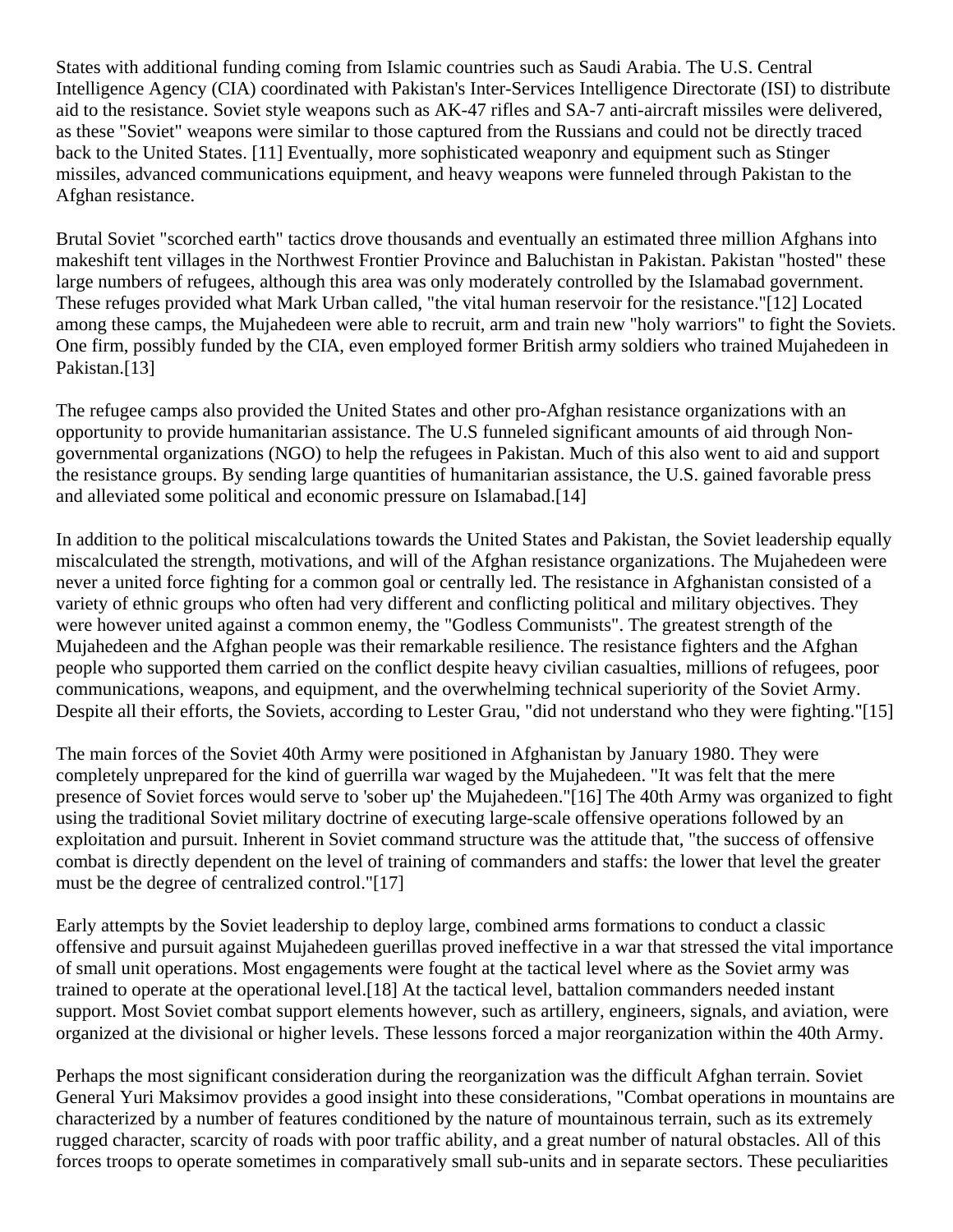make it more difficult to coordinate, control, and maneuver the resources at hand. The lack of close cooperation among the motorized infantry, artillery, and aviation in mountainous areas may result in the failure to fulfill the combat mission assigned."[19]

The Soviets reorganized their forces from highly centralized armor-heavy elements into integrated combined arms battalions, brigades, and division task forces. Special emphasis was placed upon the need for reconnaissance, aviation, engineer, air assault, and special forces organizations. Soviet leadership also recognized the requirement for greater firepower for its infantry formations.

The main battle tanks of the Soviet army were ineffective in the mountainous Afghan terrain due to the limited elevation capability of both the main tank gun and the coaxial machine gun. Used early as part of the large but unsuccessful sweeping operations. The Soviets learned quickly that, "the practice of massing a large number of regular forces against a small group of irregular forces to fight guerrilla war on rugged terrain was bankrupt."[20] As a result, Soviet tanks often became stationary pillboxes positioned at Soviet base camps.[21]

Greater emphasis was placed on the use of light armored, wheeled vehicles such as the Soviet family of BMDs. These vehicles proved to be well suited for Soviet operations in Afghanistan. They were twice as light, and shorter than the Soviet BMP. They were well armed with a 73mm cannon, a coaxial machine gun, and two bowmount machine guns. They had a low silhouette, which enabled them to hide in terrain folds or behind rock formations. Their lightweight proved desirable in a war where there was a wide use of mines, and it allowed the vehicle to be air transportable by a variety of aircraft to include helicopters.

Light infantry formations such as the elite Soviet air assault, airborne and special forces units proved to be the most effective against the guerrilla tactics of the Mujahedeen operating in the rugged Afghan terrain. Typically, the tactical operations of these units were the raid, blocking positions and search, and ambush. Since these formations executed the bulk of Soviet offensive operations, these formations often received the best weapons, equipment and training.

Soviet leadership placed a new emphasis on the firepower of their infantry formations. The older 7.62mm AK-47 rifle was replaced in many units by the new 5.44mm AK-74 rifle. The lighter weight of the new rifle and its ammunition proved to be better suited for operations in Afghanistan. Large numbers of light machine guns, AA guns, automatic grenade launchers, flamethrowers, sniper rifles, and mortars were also provided to the infantry units. The need for longer range, portable and lethal firepower was a key lesson learned by Soviet leadership.[22]

The Soviets required a large number of helicopters for their light infantry formations such as the Soviet air assault or special forces to be effective. Helicopters were essential in the mountainous regions of Afghanistan. They were used to attack enemy forces and equipment, gather intelligence, target artillery fire, insert assault troops, evacuate wounded, deliver supplies, and transfer weapons and equipment. Operating helicopter assets in Afghanistan however proved to be very difficult. Temperatures in Afghanistan can fluctuate from extremely hot in the summer to well below freezing in the winter and at high altitudes. Strong winds are often present, which can limit flying operations, and reduce visibility by creating dust storms. Combat operations were significantly affected at higher altitudes, where the lifting capacity of helicopters was reduced causing the aircraft requirements during an air assault in the mountains to double.[23] Although a recognized shortfall, "the Soviets never had enough helicopters in Afghanistan to meet their requirements."[24]

Surface to air missiles acquired by the Mujahedeen from covert U.S. weapons programs proved problematic for Soviet aviation operations. The introduction of more effective surface to air missiles including the Stinger in 1986 significantly affected Soviet air operations in Afghanistan. The Stinger, a U.S. made man-portable system, weighs 34 pounds, is 5 feet long, and has a maximum range of 5,800 meters and maximum altitude of 3,500 meters. Their use forced the Soviets to greatly increase attack air speed and stop spending time over target. Fighters and bombers were forced to increase attack height from 2,000-4,000 feet to around 10,000 feet.[25]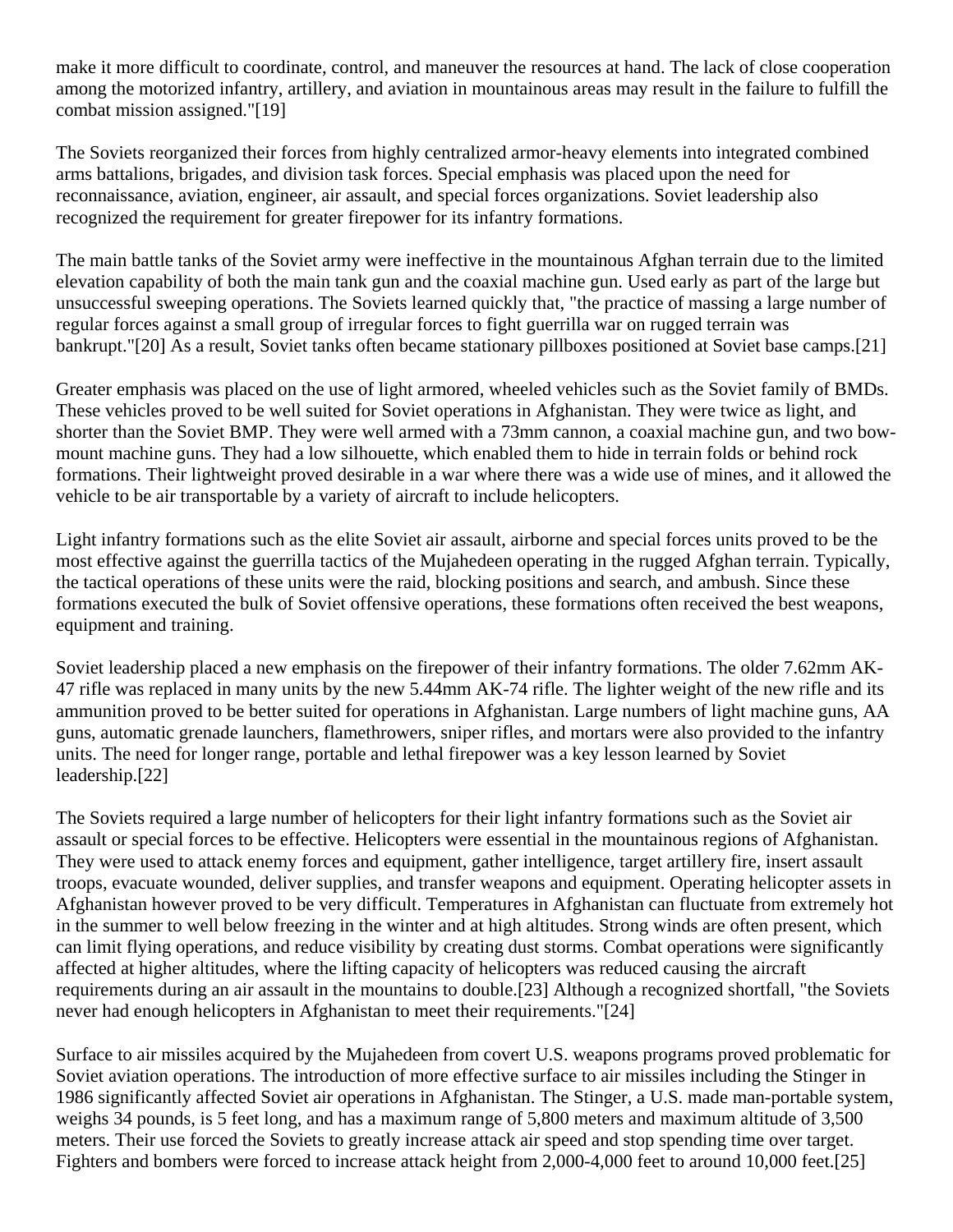The Mujahedeen, despite not having received a great deal of training on the missile, were able to hit Soviet aircraft out to a distance of 4,800 meters and up to 2,000 meters in elevation.[26] The greater altitudes forced upon Soviet close air support aircraft due to the effectiveness of the Stingers significantly reduced the accuracy of their bombing. The added danger of flying over target areas thought to have Stingers as part of their air defense arsenal increased the threat to Soviet pilots. As a result, "Soviet pilots proved far less willing to fly as many missions or as demanding high-risk sorties".[27] The sharp decrease in the ability of fixed-wing aircraft to find and kill targets allowed the Mujahedeen to move through the country far more easily and restore their supply lines.

The main targets of the Mujahedeen were Soviet helicopters, which also proved to be vulnerable to the Stingers. This meant according to author and historian Lester Grau, "The Soviet Command had to severely limit the employment of helicopters, especially during daylight".[28] The forced changes in Soviet aviation tactics had profound effects on the battlefield. Helicopters were less effective in providing direct fire support as pilots reduced the amount of time over targets thought to have Stingers.

More than just combat missions were affected. Casualty evacuation, once predominantly executed by helicopters, was significantly reduced. A Soviet combatant remembered, "Until 1987 all of our wounded were evacuated by helicopter to the hospital in Kabul. The arrival of Stinger missiles put an end to our massive use of choppers. We were forced to cram the injured into armored carriers-fifteen in each one-and send them down the local roads to Kabul."[29] Certainly, the fear of being wounded and not having adequate casualty evacuation capability had a negative effect on the soldiers fighting on the ground.

The rugged terrain combined with the guerrilla tactics of the Mujahedeen called for the application of new methods of conducting offensive operations by the Soviets. "Combat showed that, as a rule, frontal attacks by Soviet and Afghan forces did not succeed."[30] Mujahedeen forces were able to retreat into the mountain passes when attacked. The Soviets were able to displace the Mujahedeen but unable in most cases to inflict significant casualties on the elusive guerilla fighters. Among the new methods tried by the Soviets was the cordon and search. The cordon and search was designed to trap the Mujahedeen in a valley between a main Soviet force and a tactical envelopment of the enemy by air assault forces. This combination action when conducted correctly prevented Mujahedeen from maneuvering or escaping into the mountains.[31] These cordon and search operations were however routinely unsuccessful as they were often compromised by Mujahedeen intelligence sources who warned of Soviet units departing base camps or the insertion of the blocking forces.[32]

The lack of a professional NCO corps represented a critical problem in the 40th army; especially an army fighting counter insurgency operations.[33] Soviet sergeants were conscripts who had to attend a six-month NCO course and Lieutenants were inexperienced having been recently commissioned. Counter insurgency, defined by the British as, "an NCO war", was directly opposed to the well know aspects of Soviet military doctrine, which discouraged independent action by junior officers.[34] At the tactical level, the Soviet small unit leaders were hard pressed to match the Mujahedeen. Soviet experience showed that success at the tactical level often involved small unit maneuver at night with the use of night vision goggles and applying discipline to achieve surprise.

Junior officers were in many cases negligent in maintaining discipline and morale within many of their units. Due to poor leadership, the 40th army suffered from a lack of discipline that resulted in low morale. Many soldiers suffered from depression and turned to abusing narcotics or alcohol. There was racism, theft and violent crime both within units and against the Afghan population. Many soldiers murdered civilians or destroyed villages in retaliation to an ambush or fallen comrade.

Throughout the Soviet war in Afghanistan, up to 33% of the personnel in the Soviet 40th Army were affected by an infectious disease every year. Of the 620,000 Soviets deployed to Afghanistan during the conflict, 415,932 or 67% were hospitalized for some kind of serious illness or disease. These illnesses included infectious hepatitis, typhoid fever, plague, malaria, cholera, diphtheria, meningitis, dysentery, heat stroke, and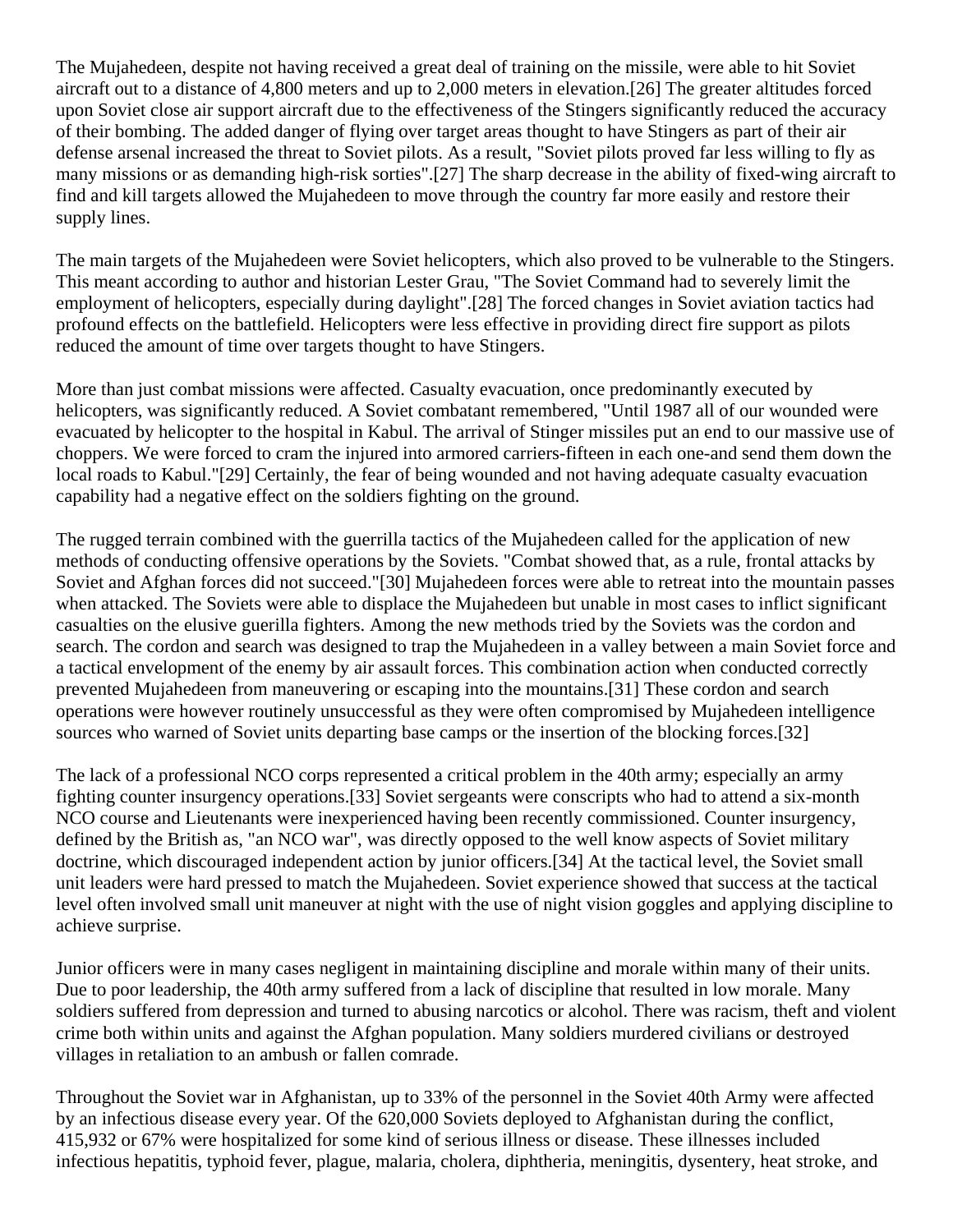pneumonia.[35] A great number of these casualties were directly related to poor hygiene, poor waste removal, or poor drinking water.

Active leadership by a professional Non-commissioned officer corps could have prevented many of the sources of disease. For example: Soviet troops were often forced or chose to drink from natural water sources or local wells. The quality of these sources in many cases was very poor and contained high bacteria levels, typhus, and amoebic dysentery.[36] To combat the spread of illnesses caused from drinking from local sources, the Soviets issued a pantocide water-purification tablet. These tablets were effective when used properly. However, soldiers in many cases failed to wait the required 30 minutes for the tablet to purify the water while others simply found the taste of the treated water to be repulsive and refused to use them.[37] Many of these casualties may have been prevented if small unit leaders had enforced discipline in their soldiers regarding such disciplines as field sanitation and drinking from approved water sources.

Providing adequate logistics support in Afghanistan was a constant problem for the 40th Army. The harsh climate and rugged terrain quickly wore out vehicles and equipment. Vehicle fuel systems, cooling systems, and road wheels were particularly susceptible to the harsh conditions. As a result, Soviet maintenance personnel were forced to accelerate scheduled maintenance and services on a variety of weapon systems and vehicles. Although the 40th Army had a Material support Brigade and separate tank, motor vehicle, and artillery repair battalions, it still "lacked sufficient maintenance personnel and facilities during the entire war."[38] The inadequate support resulted in poor readiness, poor maintenance procedures, unsafe repairs, cannibalization of repair parts and a tendency not to conserve the use of vehicles.[39]

Many Soviet units were stationed in remote locations or far from supply bases. Logistics units within the 40th Army were woefully lacking in their ability to supply the troops. As a result, combat units often had to endure significant supply shortages. In addition to fresh water, the most significant supply shortage was the shortage of fresh, perishable foods.[40]

The hot climate made it extremely difficult to provide fresh foods such as meats and vegetables, which require a refrigeration capability for storage and transport. Units were routinely supplied with a mixture of canned goods and food concentrates. Dry rations consisted of 200 grams of rusks, 250 grams of canned meat, 250 grams of canned fish, 30 grams of sugar, and four grams of fruit extract.[41] Hot meals were provided by the unit cooks when available but were often according to Grau, "a mixed blessing, since a primary source of infection was the cooks."[42]

The mountainous terrain combined with the dry desert climate created special conditions for Soviet soldiers who had to endure both exhausting heat during the day in lower altitudes and freezing temperatures at night in higher altitudes. Special uniform requires were needed in order to protect soldiers from the extreme weather conditions. The standard Soviet issue of uniforms and equipment was designed for the European theater and proved inadequate for operations in Afghanistan.[43]

The climate and terrain of Afghanistan demanded uniforms made from rugged, lightweight materials capable of protecting soldiers from the cold, wind, and moisture. The Soviets developed and issued special uniforms and accessories but the quantity and quality were insufficient. The Soviet issue sleeping bag for example did not provide enough warmth or protection from moisture. Pakistani or English sleeping bags were a highly prized find. As a result, Soviet soldiers were often exposed to the elements.

One of the most notable shortfalls was the issue of an acceptable mountain boot. The mountainous terrain destroyed the standard issue boots in a short period of time. Soviet soldiers improvised, utilizing alternative sources to acquire acceptable footwear. "All of us walk in virtually indestructible sneakers. They are far more reliable than even the best *Adidas.* Soldiers pay for them out of their own pockets; a pair costs 24 rubles in the commissary."[44]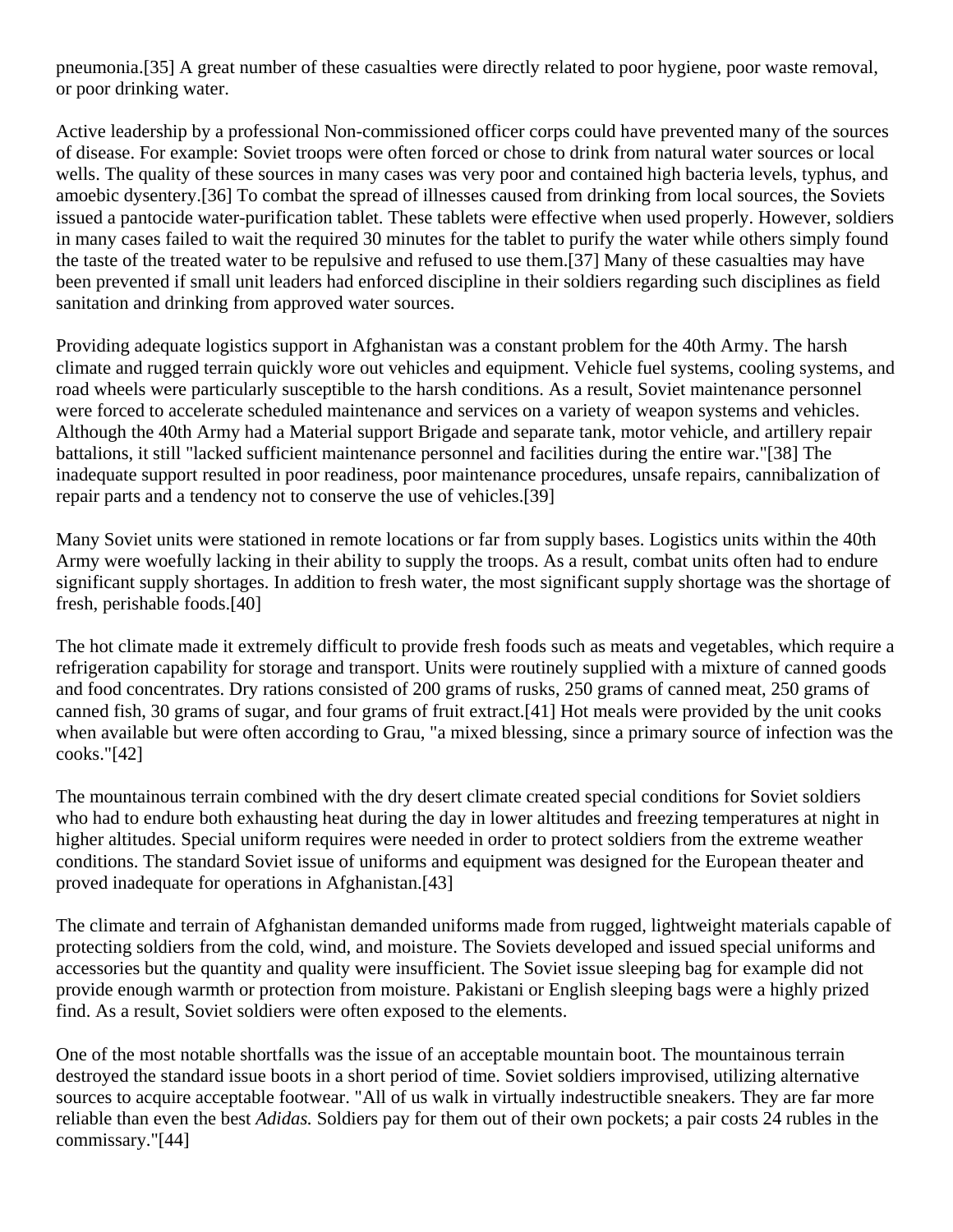The major lessons the Soviets learned during the war in Afghanistan were according to Cordesman and Wagner that, "It is virtually impossible to defeat a popular guerrilla army with secure sources of supply and a recovery area; it is extremely difficult-if not impossible –to use modern weapons technology to cut off a guerrilla force from food and other basic supplies; and the success of pacification techniques depends on the existence of a popular local government, and the techniques must be seen as the actions of the local government and not of foreign military forces."[45]

The Soviet leadership completely miscalculated the political and military situation in Afghanistan. They were unable to anticipate the anti-Soviet reaction that was generated in the United States and around the world. They failed to understand their enemy and the power Islamic Nationalism had on the will of the Afghani people to endure extreme hardships. They were unable or unwilling to prevent the Mujahedeen from operating from sanctuaries in Pakistan.

The 40th Army itself deployed into a theater of operations woefully unprepared for the war they had to fight. Constantly short of the required number and trained personnel, and adequate equipment, the 40th Army was forced to fight a limited war with limited objectives against an extremely resilient and capable guerrilla force. Over the years however, the Soviets did improved their tactics in conducting counter insurgency operations. They were able to introduce and test new weapons and new combat formations, and record many lessons learned regarding Soviet doctrine and leadership. In the end however, the Soviets failed to reach their political or military objectives in Afghanistan.

\* \* \*

## *[Footnotes and Bibliography](http://www.militaryhistoryonline.com/20thcentury/articles/sovietexperience.aspx)*

[1]. General (Ret) Mohammad Yahya Nawroz and LTC (Ret) Lester W. Grau, "The Soviet War in Afghanistan: History and Harbinger of Future War?", (United States Army Foreign Military Studies Office: Ft. Leavenworth Kansas), Article on-line, accessed 18 June 2003 at http://www.bdg.minsk.by/cegi/N2/Afg/Waraf.htm.

[2]. Anthony H. Cordesman and Abraham R. Wagner, The Lessons of Modern War Vol III. *The Afghan and Falklands Conflicts,* (Mansell Publishing Limited: London, 1990), 219.

[3]. Hauner, 114.

[4]. Hammond, 132.

[5]. M. Hassan Kakar, *Afghanistan: The Soviet Invasion and Afghan Response, 1979-1982,* (Berkeley, University of California Press, 1995), 194.

[6]. Urban, 56.

[7]. Cordesman and Wagner, 175.

[8]. Steve Galster, "Afghanistan: The Making of U.S. Policy, 1973-1990," (The National Security Archive, Article On-line, 2001), Accessed 13 June 2003 available at http://www.gwu.edu/`nsarchiv/NSAEBB/NSAEBB57/essay.html.

[9]. Galster, "Afghanistan: available at http://www.gwu.edu/`nsarchiv/NSAEBB/NSAEBB57/essay.html

[10]. Milan Hauner, *The Soviet War in Afghanistan: Patterns of Russian Imperialism,* (Philadelphia: University Press of America Foreign Policy Research Institute, 1991), 113.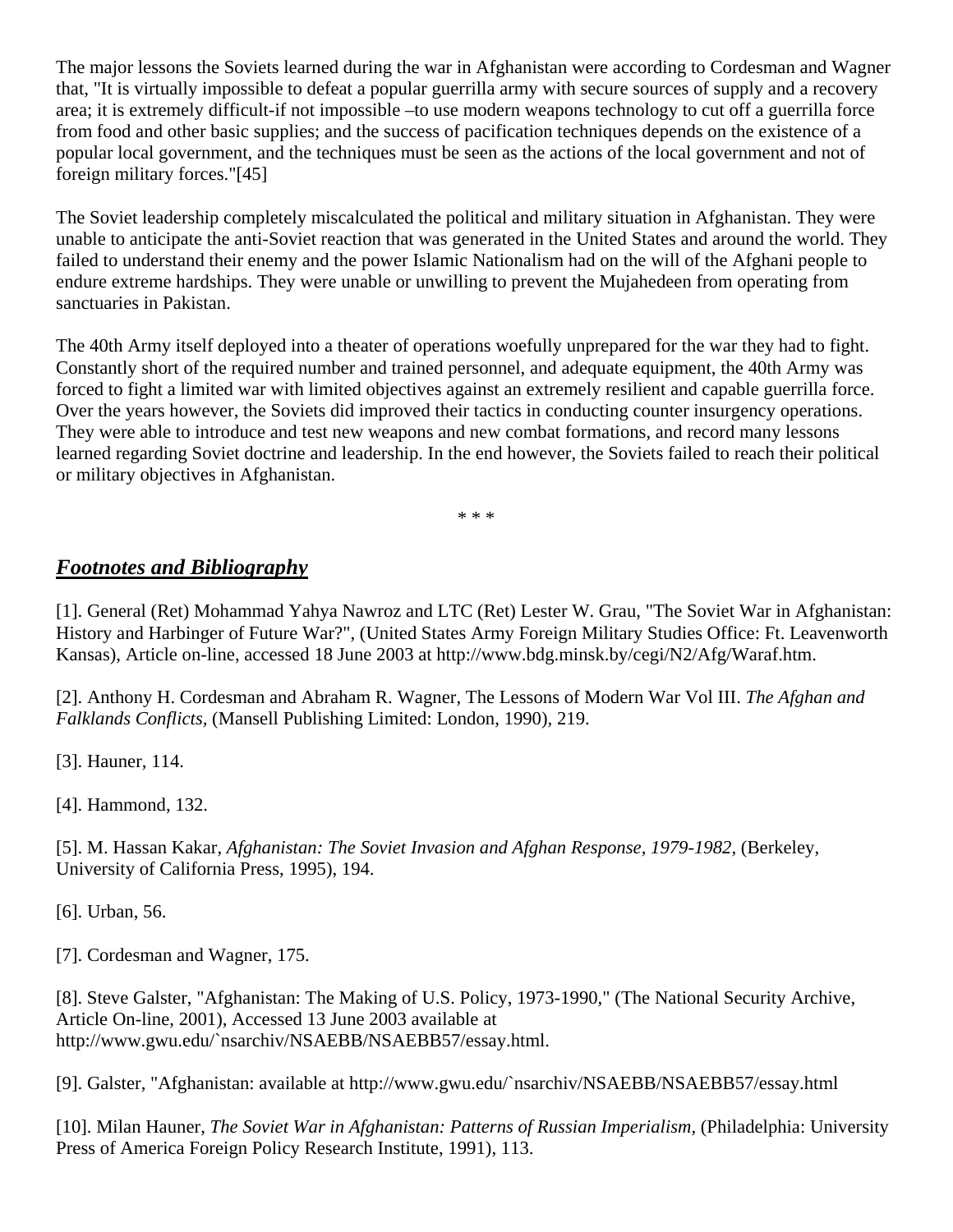[11]. Steve Galster, available at http://www.gwu.edu/`nsarchiv/NSAEBB/NSAEBB57/essay.html

[12]. Mark Urban, *War in Afghanistan, 2nd Edition,* (London: The Macmillan Press Ltd., 1990), 302.

[13]. Urban, 224.

[14]. Steve Galster, available at http://www.gwu.edu/`nsarchiv/NSAEBB/NSAEBB57/essay.html

[15]. Lester W. Grau and Michael A. Gress, *The Soviet Afghan War: How a Superpower Fought and Lost,* (Lawrence: University Press of Kansas, 2002), 72.

[16]. Ibid, 18.

- [17]. Urban, 65.
- [18]. Grau and Gress, 30.
- [19]. Urban, 159.
- [20]. Grau and Gress, 91.
- [21]. Ibid, 191.
- [22]. Cordesman and Wagner, 142.
- [23]. Grau and Gress, 210.
- [24]. Grau and Gress, 222.
- [25]. Cordesman and Wagner, 175.
- [26]. Grau and Gress, 213.
- [27]. Cordesman and Wagner, 176.
- [28]. Grau and Gress, 213.

[29]. Artyom Borovik, *The Hidden War: A Russian Journalist's Account of the Soviet War in Afghanistan,* (Grove Press: New York, 1990), 135.

- [30]. Grau and Gress, 81.
- [31]. Ibid, 80.
- [32]. Ibid, 116.
- [33]. Urban, 127.
- [34]. Urban, 65.

[35]. Lester W. Grau and William A. Jorgensen, "Beaten by the Bugs: The Soviet-Afghan War Experience",